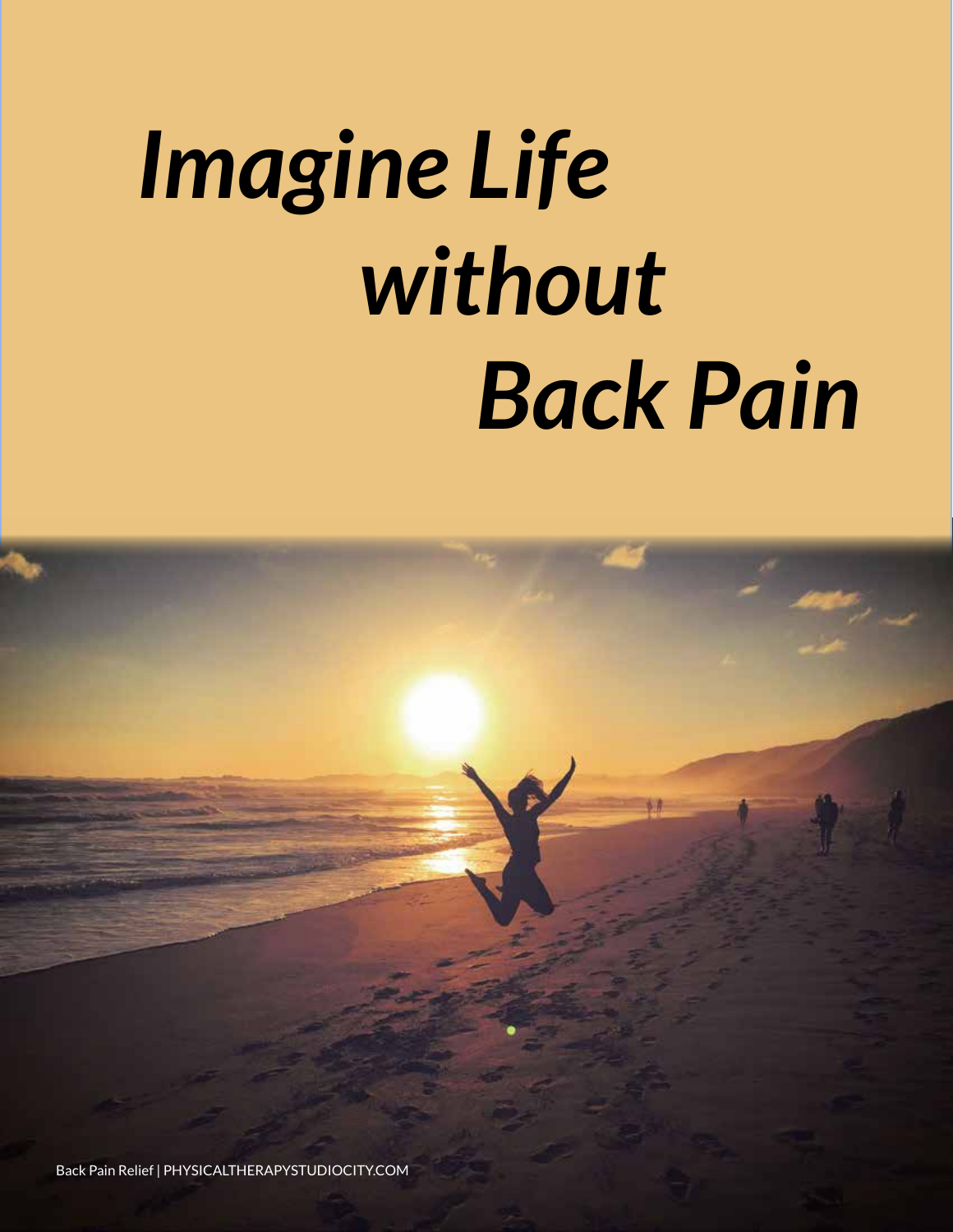# **TABLE OF CONTENTS**

| 8) Self Massage/Soft Tissue Mobilization and Trigger Point Releases. 9 |
|------------------------------------------------------------------------|
|                                                                        |
|                                                                        |
|                                                                        |
|                                                                        |
|                                                                        |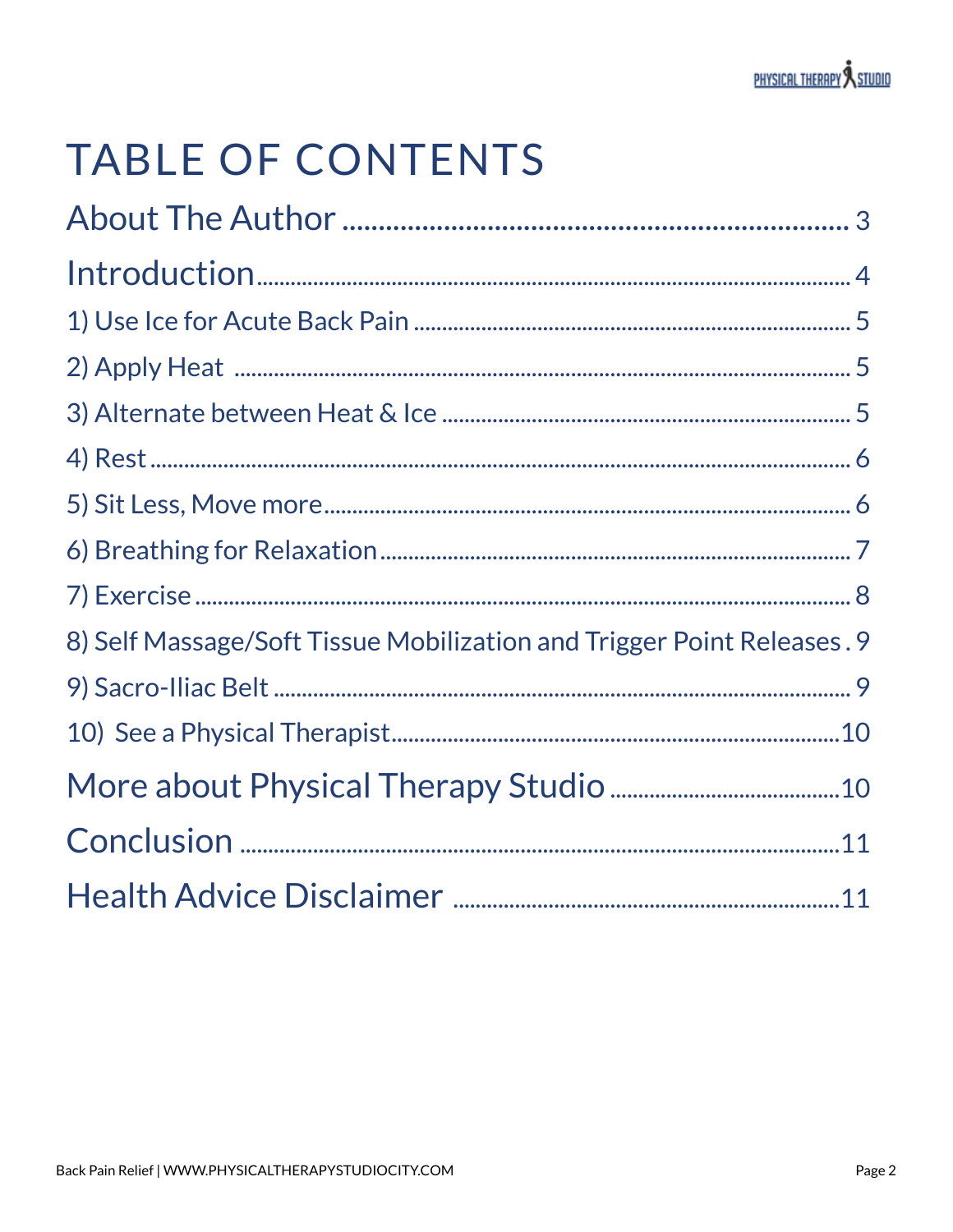# <span id="page-2-0"></span>About The Author

#### Caren Lieberman

Every week, for more than 25 years, people have consulted Caren looking for answers to concerning questions about, and for a fast end to their Back Pain.

Caren works with active people aged 28-64 on a daily basis who want to stay active, mobile and find a drug free solution to their pain.

Caren has been a Physical Therapist in Los Angeles for 25+ years. She graduated from the University of Witwatersrand, Johannesburg 1984.

Certifications Include: ASTYM Certified, NAT certified, Mat Pilates Certified, Maitland Trained Manual Therapy skills, Certified Ergonomist.

Caren previously worked for Encino and Tarzana Hospitals in their Outpatient Physical Therapy Department and is now the founder of what has rapidly become one of the most sought after Private Physical Therapy Practices in Studio City, California.

"The treatment model we use is 1 to 1 physical therapist to client for up to an hour using education, my hands, exercise, and correct muscle activation, and giving people the tools and skills to help them recover faster. We have set out to create an environment where we can provide PT in the most natural purest way, and backed by science to get the best results. This model of treatment allows us to get there sooner meaning people can come in for 6 to 8 treatments rather than 18 to 24 treatments.

I have tremendous respect for the incredible folks who come in. People first, physical therapy second. My clients know their bodies and are integral to their own success.



We work together with trust and accountability with a common goal."

I think physical therapists are incredibly well equipped to assist people in healing.

Caren Lieberman PT Physical Therapy Studio

 $\boxtimes$  [caren@physicaltherapystudiocity.com](mailto:caren%40physicaltherapystudiocity.com?subject=) <www.physicaltherapystudiocity.com>

 $\%$  818 535-8661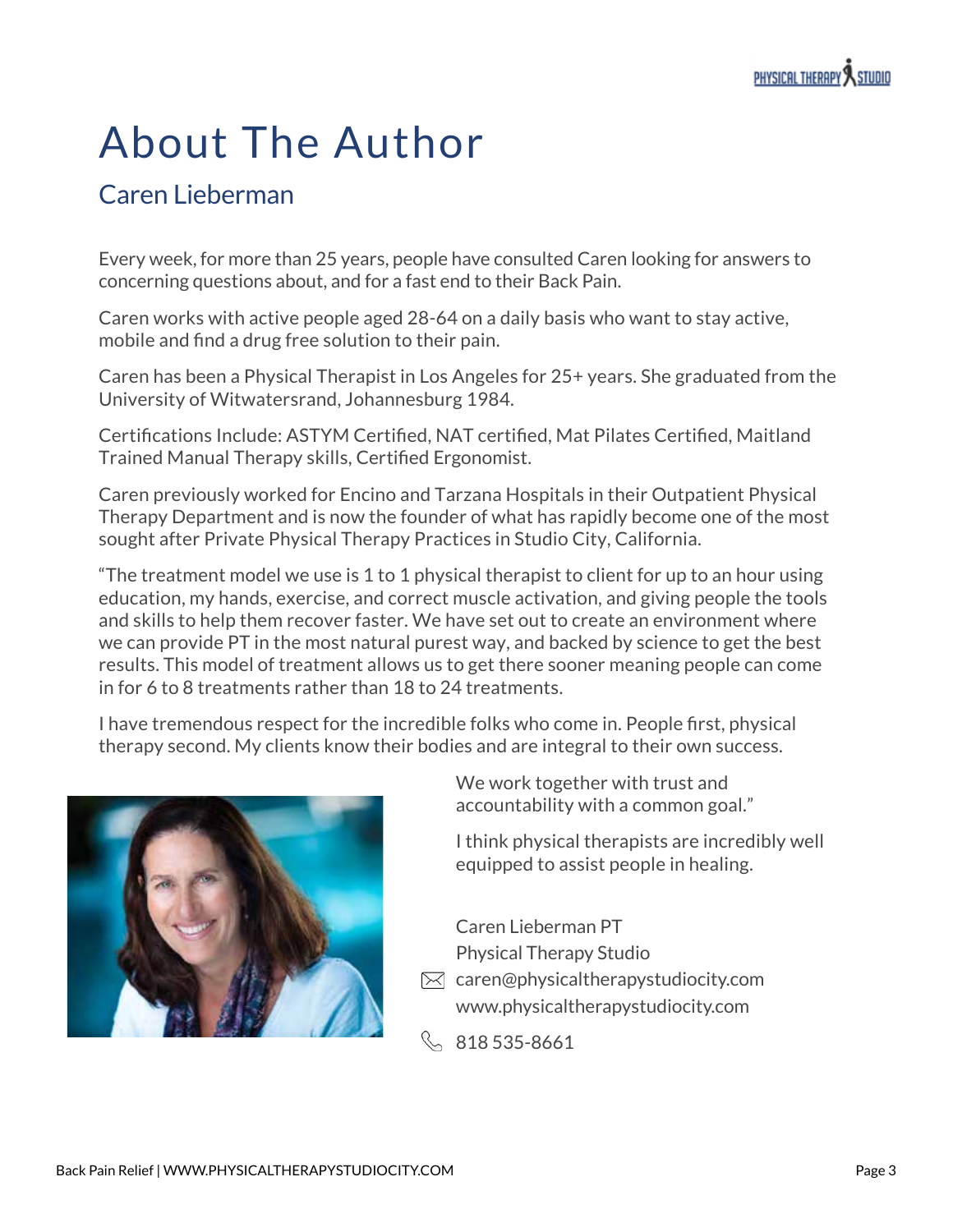# <span id="page-3-0"></span>Introduction

In this Special Report on Back Pain I share with you very powerful principles and strategies you can make-work for you – some over time and others almost instantly.

They're in no particular order, and they all have only one thing in common: **They all work**.

There's a great saying that goes: Small hinges swing big doors. And it's often the simplest advice that makes the biggest difference over time. Truth is, without knowing your back pain or your history intimately, I cannot tell you which of these will work best for you. And even if I did know the root cause of your back pain, there are no guarantees that any one single strategy will work.

But over the last 25+ years, I've been able to narrow down what really does and doesn't work when it comes to easing back pain. And the 10 principles you're about to see are included in that.

But imagine this ...

how great it would be if you try just one of these "tips" every day ... within a little over a week you could have all of these incredibly powerful strategies for easing Back Pain, "in play" and working for you – giving you back the active and healthy lifestyle that you've lost, or are in danger of losing.

So here's my challenge to you ... now that you have this knowledge in your hands, take time every day to try out at least one of these actions. It really won't take long and most of them won't cost you anything but few minutes of your time.

I think you'll be pleasantly surprised by how much better and healthier you will feel for doing so.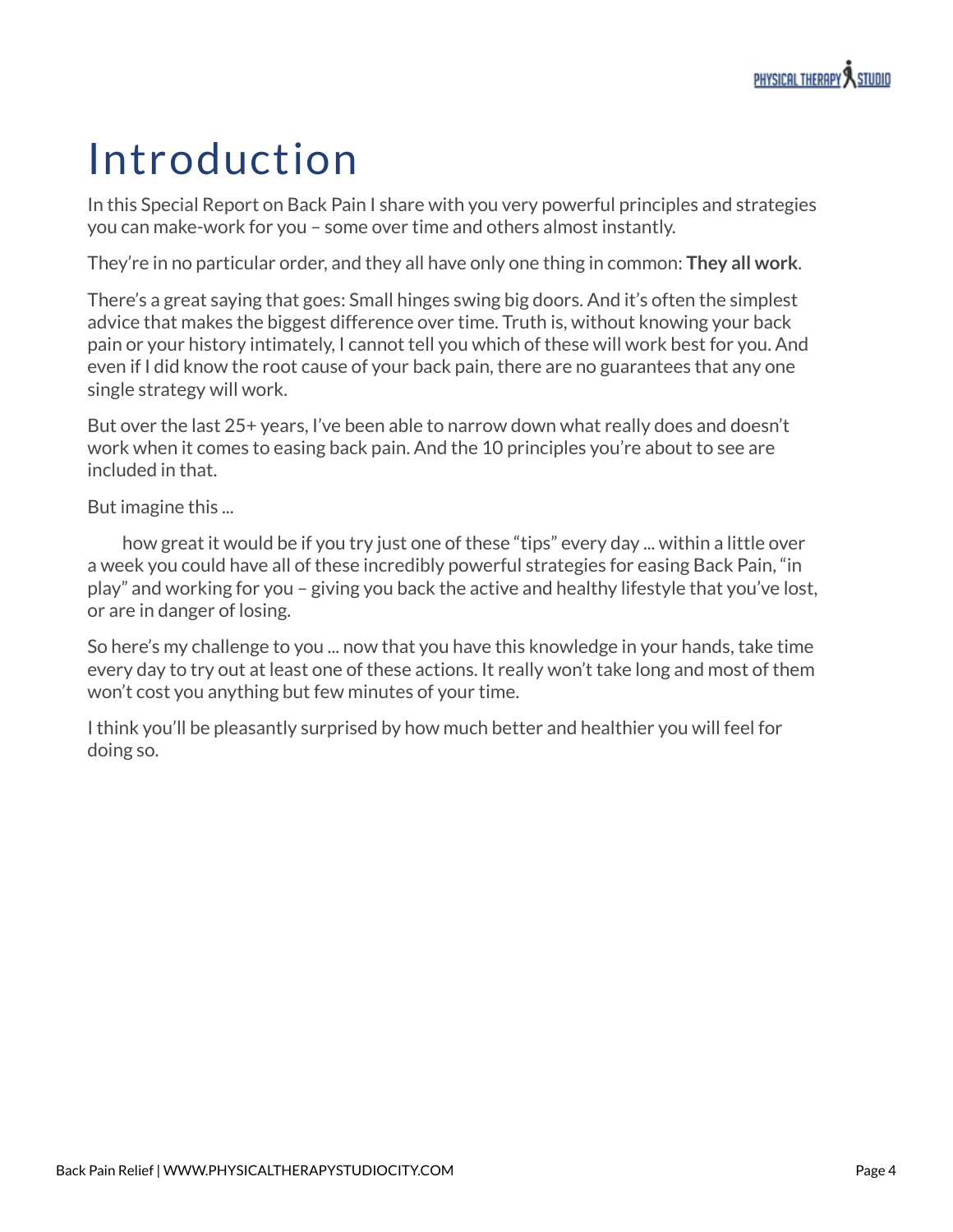# <span id="page-4-0"></span>IMAGINE YOUR LIFE WITH LESS BACK PAIN

# 10 Tips to Help You Help Yourself With Your Low Back Pain

We are designed to be pain free but sometimes our muscles, joints, discs and connective tissue are out of balance or injured and this is felt as discomfort, our nerves are activated and can turn into pain. Pain is a message or a warning telling you something is not right. The something needs to be fixed.

Until you make a decision to see your Physical Therapist, here's a few things you can do to get started on your recovery.

#### 1) Use Ice for Acute Back Pain

Ice is recommended for the first 2-3 days after an injury or exacerbation of pain. However, I find it is useful for up to a week after these acute incidents. Ice can also be used after a busy day or after a workout and should be applied for 10 minutes at the painful site.

#### 2) Apply Heat

A warm pack (microwaveable or a heating pad) can make head and back pain melt like butter. The trick is to get the pack or pad to conform to your back in order to get the most out of the warmth.

Don't use anything too hot and be sure to set

a timer as it can be so relaxing that before you know it you will be drifting off into a dreamlike state and hours will pass as minutes do!

#### 3) Alternate between Heat & Ice

Ice decreases conduction of nerves thus decreasing pain. Heat relaxes muscles. Alternating is sometimes the best option. If pain is recent ice or a cold pack is effective for the 1st 1-2 weeks. Heat relaxes muscles and is effective for longer standing or chronic pain. Alternating heat and ice can also be helpful.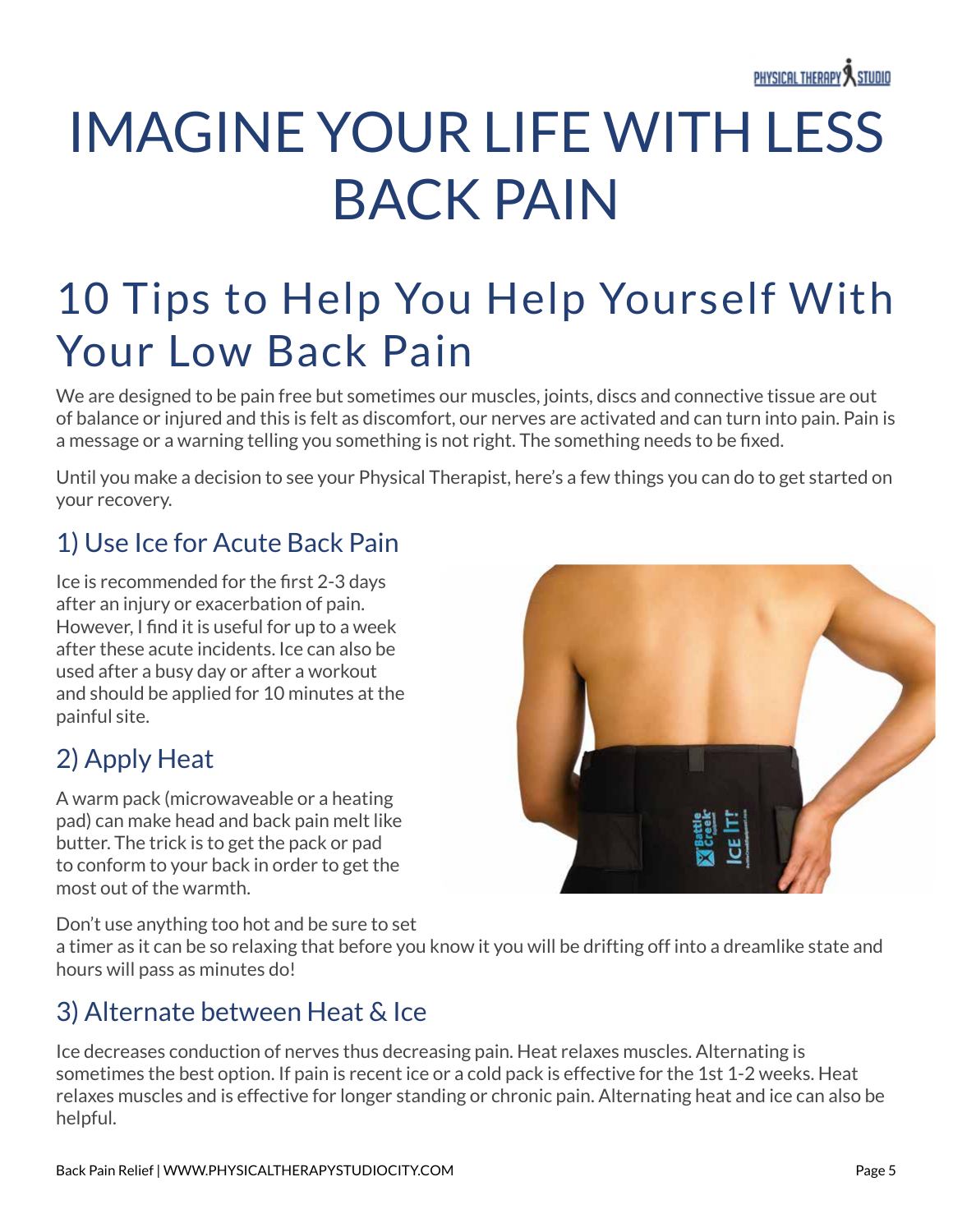#### <span id="page-5-0"></span>4) Rest

Rest or laying down in a supported position allows the long muscles of the back to relax or switch off. When muscles are in spasm or tension (not a natural or normal condition) they tighten and are painful. The key to rest is to be in a supported position- sometimes a wedge under the knees while laying flat really helps.

Rest is two-fold

1. Resting from activities or positions that increase or contribute to your pain.

2. Get into a comfortable resting fully supported position for 15-20 minutes at a time. Consider using a [wedge](%20http://physicaltherapystudiocity.com/shop/angle-pro-therapy-wedge/) under knees.

Resting the back doesn't necessarily mean sitting around doing nothing at all. Rest means to decrease the activities that you have normally been doing or at least those ones that you know flare-up your back pain.

Resting your back does a couple of things: Firstly, it stops the irritation on your back and gives it a little time to heal! Secondly, it provides some important information about what your back pain



does when you treat it with some simple tender loving care. This key information can help your Physical Therapist determine the ultimate cause of your back pain.

#### 5) Sit Less, Move more

Weren't we just talking about resting? Movement is natural, it is what the body needs. It breaks the neurological loop sending the pain message. Movement is essential to retrain the neurological loop. You



are not working in pain. Movement is done gently in a comfortable range. Moving your back means not staying in one position too long. It is well known that sitting and standing cause more pressure on your back versus simply lying down. The ironic thing is that lying around on your back for long periods isn't helpful either! Move. This means don't stay in one position too long. Mix up your positions to find out what works best for you. Remember that "the best posture is the NEXT posture"! Our spines are designed for changes in posture, position and activity but not for static posture in sitting up to 8 hrs. Sit on sit bones with erect posture- sit tall when sitting. Set a timer on your computer, phone or watch — change position after 20 minutes.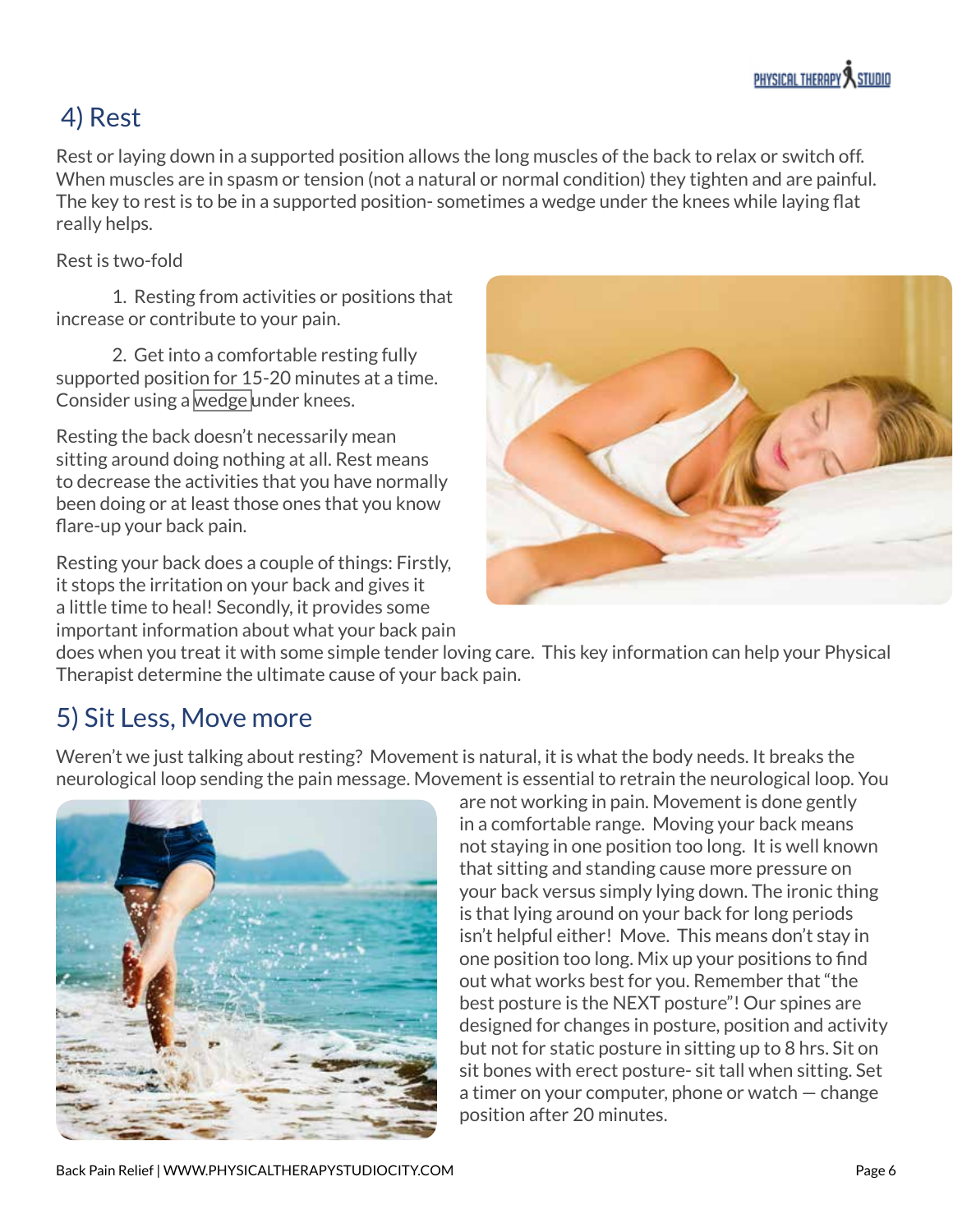

<span id="page-6-0"></span>Stand up, walk around chair, walk to watercooler, then sit on sit bones. Sofa avoidance — don't slouch on sacrum. Little changes in position and movement can 'move' your back enough to give relief.

## Did you know that "*stress*" adds hugely to back pain?

#### **Well it does!**

It's because muscles tighten and joints stiffen when you are stressed, so things like breathing DEEPLY, maybe when you're lying down in bed "relaxing", will help. Admittedly, it won't cure it, but it will help in the short term.

What's the **long term** answer?

Simple:

Find the root cause of the back pain problem - then fix it, properly!

#### 6) Breathing for Relaxation

To have your body in its most relaxed state do the following just before going to sleep at night

Lie down on your back with knees bent, head gently supported, feet flat on bed with hands palms down at sides

- Inhale slowly through nose until the back of your ribs are full
- Hold your breath and feel the tension in your lungs.
- Slowly Exhale through the roof of your mouth until all the air is out and your lungs are empty
- enjoy that state of relaxation, until you have to breathe again.
- Inhale through nose slowly

#### *Repeat 5 times*

This should help you sleep deeply, which will also help your healing- your body recovers best while sleeping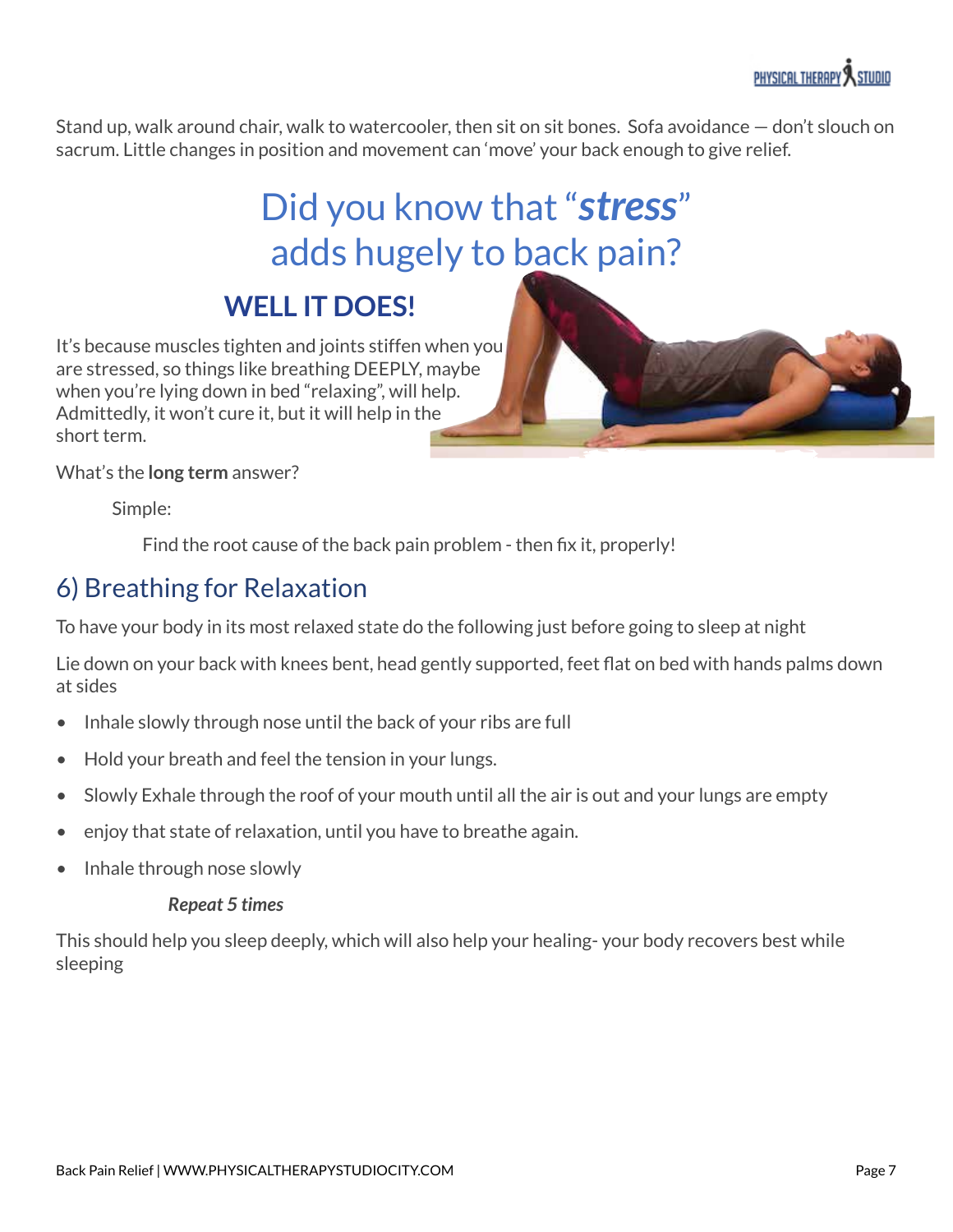

#### <span id="page-7-0"></span>7) Exercise

Exercise? When my back is this sore? Yes! Motion is lotion- Lube your joints

Our bodies need movement. The spine is designed to be flexible and strong.

The muscles around the spine — the back and core muscles, need the correct exercise and correct sequencing of movement to remain strong and flexible. You need activity to relieve stiffness, pain and stress.

Exercise also increases core temperature (increased circulation and oxygenation of muscles) and releases endorphins (the body's feel good chemicals)

Core Muscles and back muscles need strengthening- doing the correct exercises in the correct order and done with correct form. Pilates is very helpful.

#### Breathing for exercise:

Use your breath to facilitate strengthening. Get the best bang for your buck.

Inhaling prepares the body for movement(like turning on the ignition in a car prepares the car for movement).

Exhale on the movement using a "Ha" breath using deep abdominals( Transverse abdominus).



Breathing for exercise, is like a car. Turning on the ignition prepares the car for movement, just like the inhale. Exhaling is like accelerating or braking- controlling the movement- how far, how fast and when.

Hook lying- lying on back, knees bent and feet flat on mat or bed — A good first excersize.

Inhale prepares the body for movement

Exhale as spine is gently imprinted into mat/bed and deep abdominals are activated

Inhale as you gently return to neutral.

Exhale as spine is gently imprinted into mat/bed and deep abdominals are activated

Repeat 5 x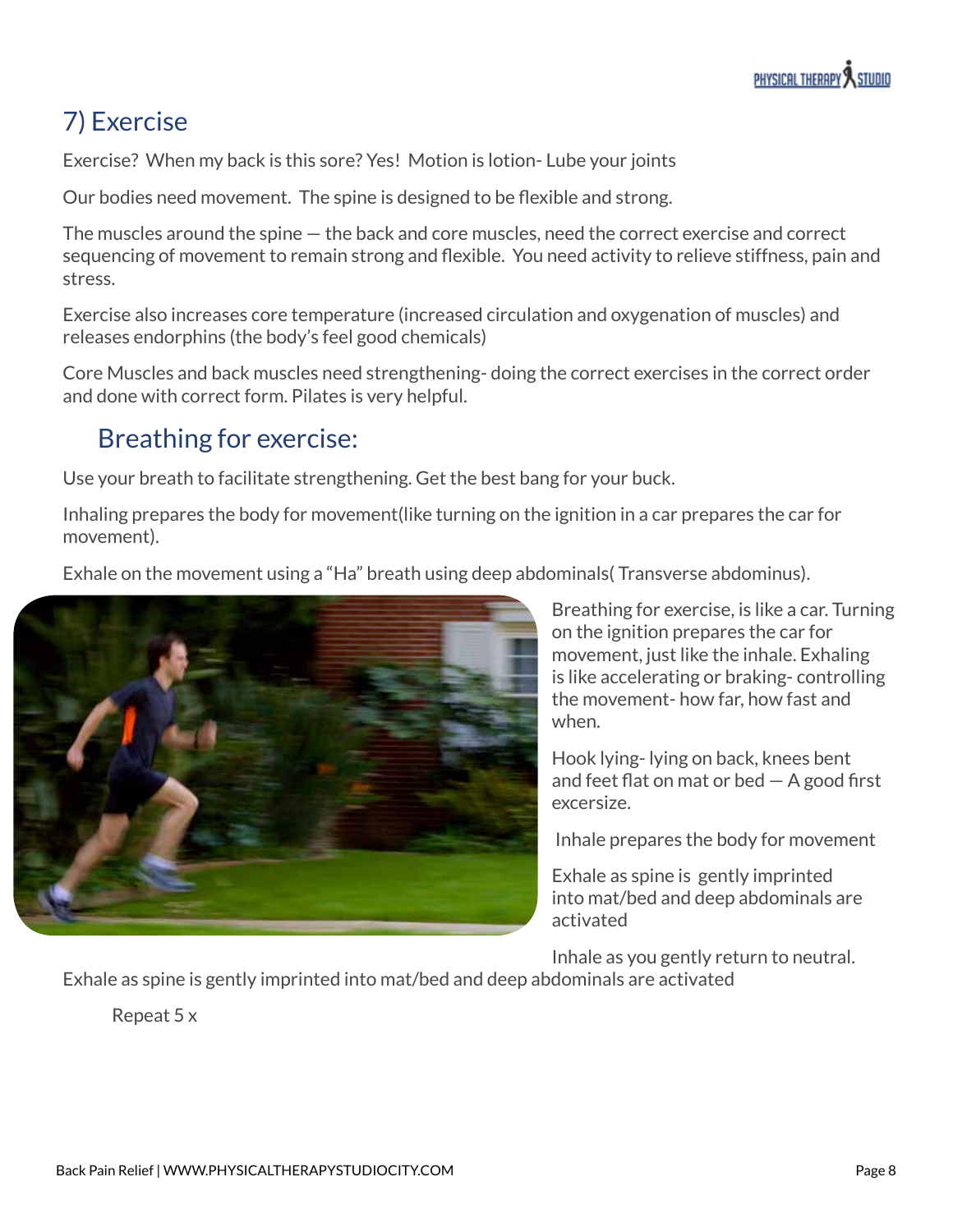#### <span id="page-8-0"></span>8) Self Massage/Soft Tissue Mobilization and Trigger Point Releases



Treating the muscles in the painful area can help to ease your pain by calming spasm and releasing local pain-relieving endorphins into that area. Take a tennis ball or massage ball and place under sore area and gently move around the sore spot. The massage should feel like it is soothing for your back, so if it is too hard or just simply makes it feel worse, stop.

Trigger points are a major cause of pain and simple to treat. They do not damage the body but can be very painful. Good News! They can be effectively turned off . If you are not effective at finding them and/or turning them off it is best to seek professional help from a skilled Physical Therapist, (who is a Musculoskeletal specialist) and can release them and teach you how to turn them off. A trigger point is described medically as a hyperirritable locus in a muscle. This is what most people call a knot in a muscle. Trigger points can be active or latent. A Trigger point will have a specific and predictable pattern of pain referral. Turning them off will turn off the pain.

#### 9) Sacro-Iliac Belt

Wearing a sacro-iliac belt, like a Serola Belt or support can make a big difference to the pain you feel in your low back and is a good short term strategy. Admittedly, it won't cure it, but it will help in the short term.

What's the **long term** answer?

 *Simple:*

 *Find the root cause of the back pain problem — then fix it, properly!*



*[The Serola belt is an excellent](http://physicaltherapystudiocity.com/shop/serola-sacroiliac-belt-small-hip-up-to-34-inch/)  option for compression or stabilization of SI area giving the body support for sitting, standing, walking and/or support for other activities.*

 Something we can help you with at Physical Therapy Studio.

The idea that your back muscles will stop

working to support your spine if you wear a brace is just not true! The back muscles will be able to work better if the brace takes away some of the pain.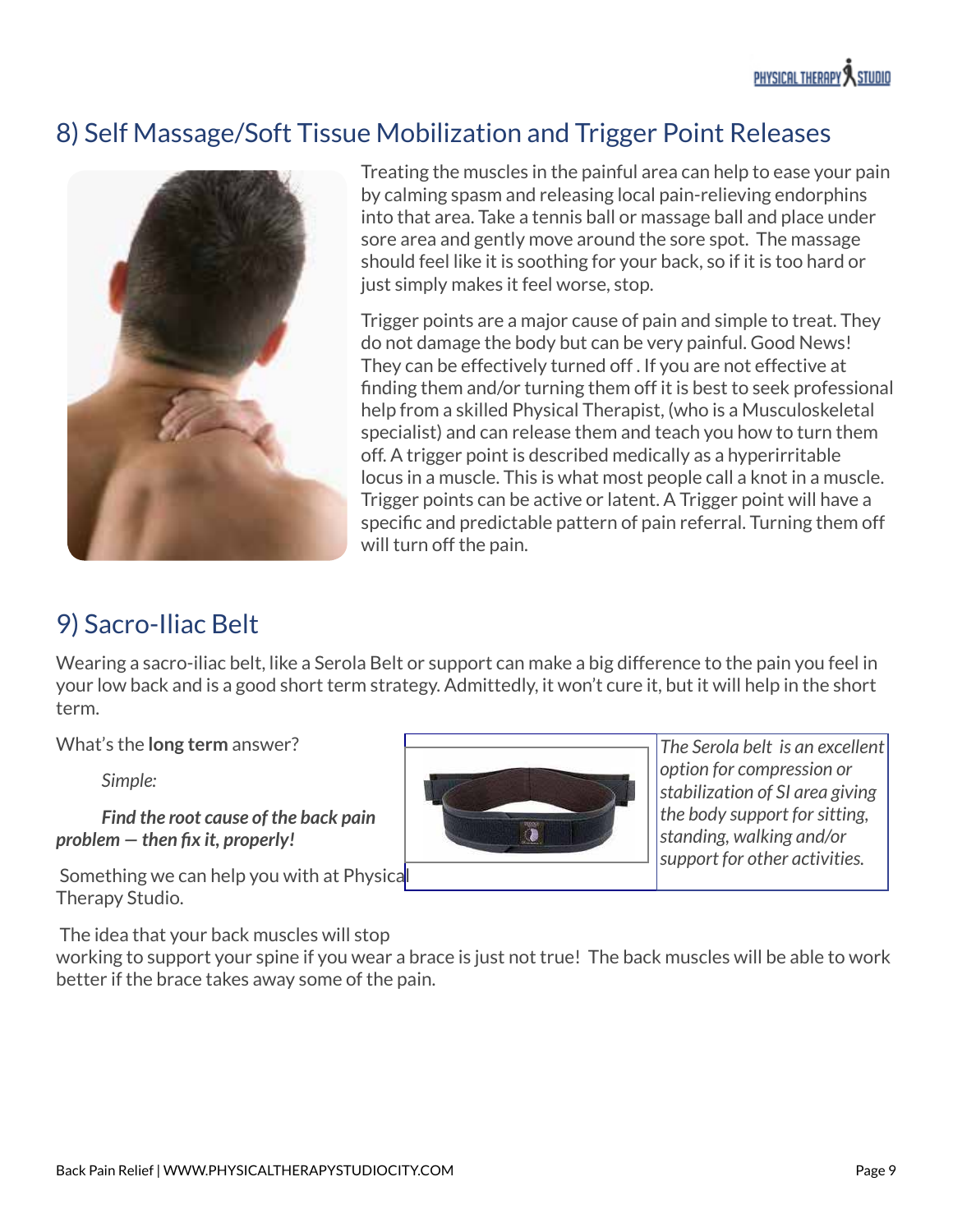#### <span id="page-9-0"></span>10) See a Physical Therapist

### No physician referral needed!

Physical Therapists are Musculoskeletal specialists who can help relieve pain, educate and correct joint dysfunctions/restrictions as well as muscle imbalances which may be contributing to, or are the root cause of your problem.

A Physical Therapist will give you feedback to facilitate Normal movement patterns. You will also learn a specific Home program for your body and your problem.

Physical Therapy will ensure you are doing the right exercise for your body, with the correct muscle activation and sequencing, dosed at the appropriate frequency to get you strong and back to your normal activities.

A Physical therapist can help you deal with common activities/ chores that irritate your back. You will learn positions for sleep that are best for your body.

Sometimes it's not possible to exercise yourself out of a pathological or painful condition without help. When exercise is not enough consider seeing the right Physical Therapist at Physical Therapy Studio



# More about Physical Therapy Studio

Physical Therapy Studio is a private studio with an authentic and natural healing "one-on-one" environment taking care of the whole person, not just the condition. We specialize in helping active people to KEEP active, mobile and out of MD's offices.

There is no waiting room. Your appointment is at the time it is booked.

Expect to be the focus of your Physical Therapist for the entire time of your visit. There are no other clients in the gym or multitasking clients or switching personnel.

Feel free to communicate with me, your Physical Therapist directly, between treatments via cell, text, email or patientfusion portal, a secure HIPPA compliant site.

Come dressed appropriately to expose problem area wearing comfortable workout clothes if possible.

You will leave EVERY session feeling very confident and clear about what's next .